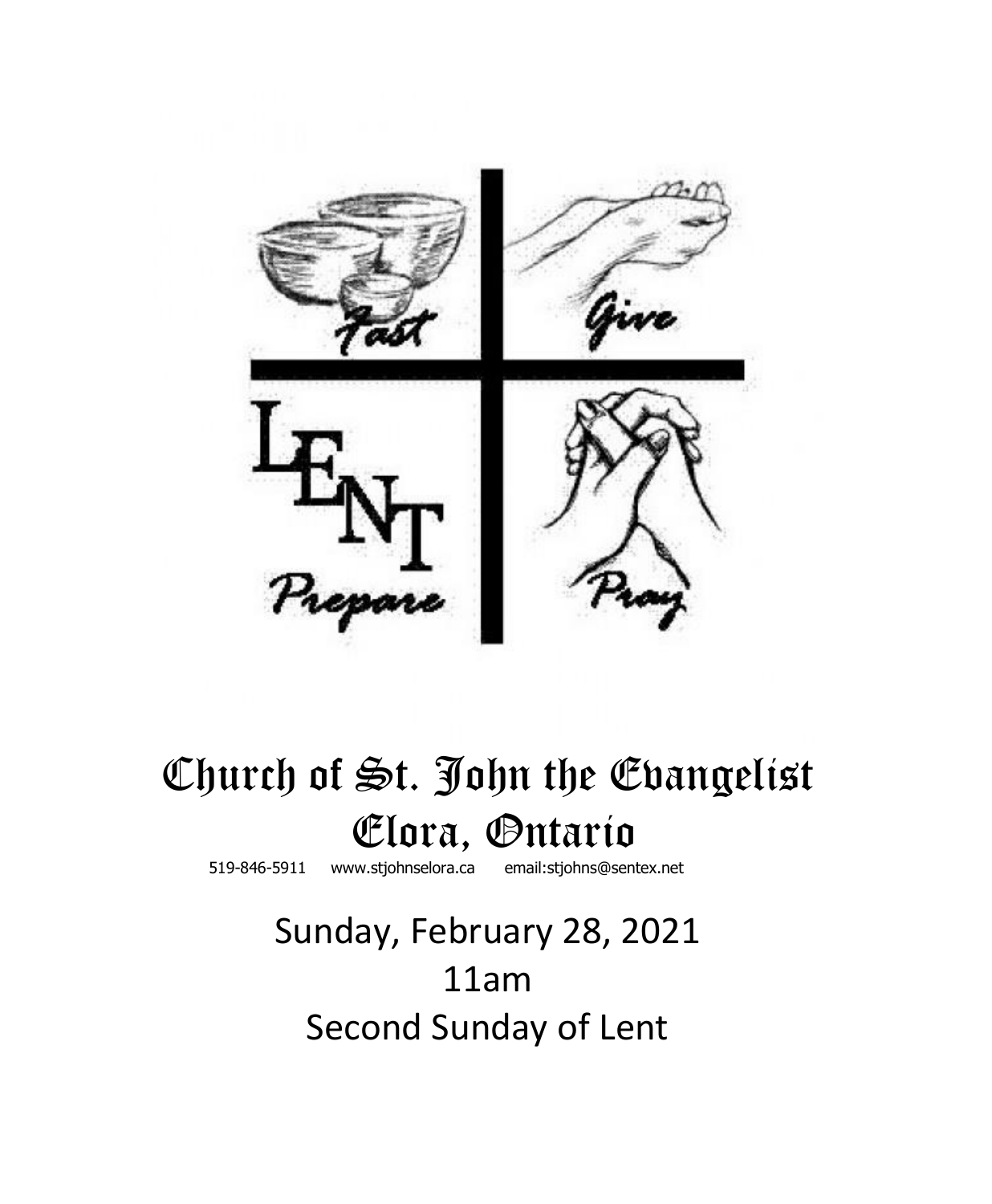### **11:00 am Choral Mattins (BCP)**

*According to Diocesan Guidelines this liturgy is live-streamed from St. John's with no more than ten people on site.*

Welcome and Announcements

Rend your heart and not your garments, and turn to the Lord your God; for he is gracious and merciful, slow to anger, and of great kindness. *Joel 2.13*

- Minister: Dearly beloved, the Scripture moveth us in sundry places to acknowledge and confess our manifold sins and wickedness; and that we should not dissemble nor cloke them before the face of Almighty God our heavenly Father; but confess them with an humble, lowly, penitent, and obedient heart; to the end that we may obtain forgiveness of the same, by his infinite goodness and mercy. And although we ought at all times humbly to acknowledge our sins before God; yet ought we most chiefly so to do, when we assemble and meet together to render thanks for the great benefits that we have received at his hands, to set forth his most worthy praise, to hear his most holy Word, and to ask those things which are requisite and necessary, as well for the body as the soul. Wherefore I pray and beseech you, as many as are here present, to accompany me with a pure heart and humble voice unto the throne of the heavenly grace.
- Minister: ALMIGHTY and most merciful Father, All: **We have erred and strayed from thy ways like lost sheep, we have followed too much the devices and desires of our own hearts, we have offended against thy holy laws, we have left undone those things which we ought to have one, and we have done those things which we ought not to have done; and there is no health in us. But thou, O Lord, have mercy upon us, miserable offenders. Spare thou them, O God, which confess their faults. Restore thou them that are penitent; according to thy promises declared unto humankind in Christ Jesu our Lord. And grant, O most merciful Father, for his sake, that we may hereafter live a godly, righteous, and sober life, to the glory of thy holy Name. Amen.**

Minister: Almighty God, the Father of our Lord Jesus Christ, who desireth not the death of a sinner, but rather that they may turn from their wickedness, and live, hath given power and commandment to his ministers, to declare and pronounce to his people, being penitent, the absolution and remission of their sins. God pardoneth and absolveth all them that truly repent and unfeignedly believe his holy Gospel.

Wherefore we beseech him to grant us true repentance and his Holy Spirit, that those things may please him which we do at this present, and that the rest of our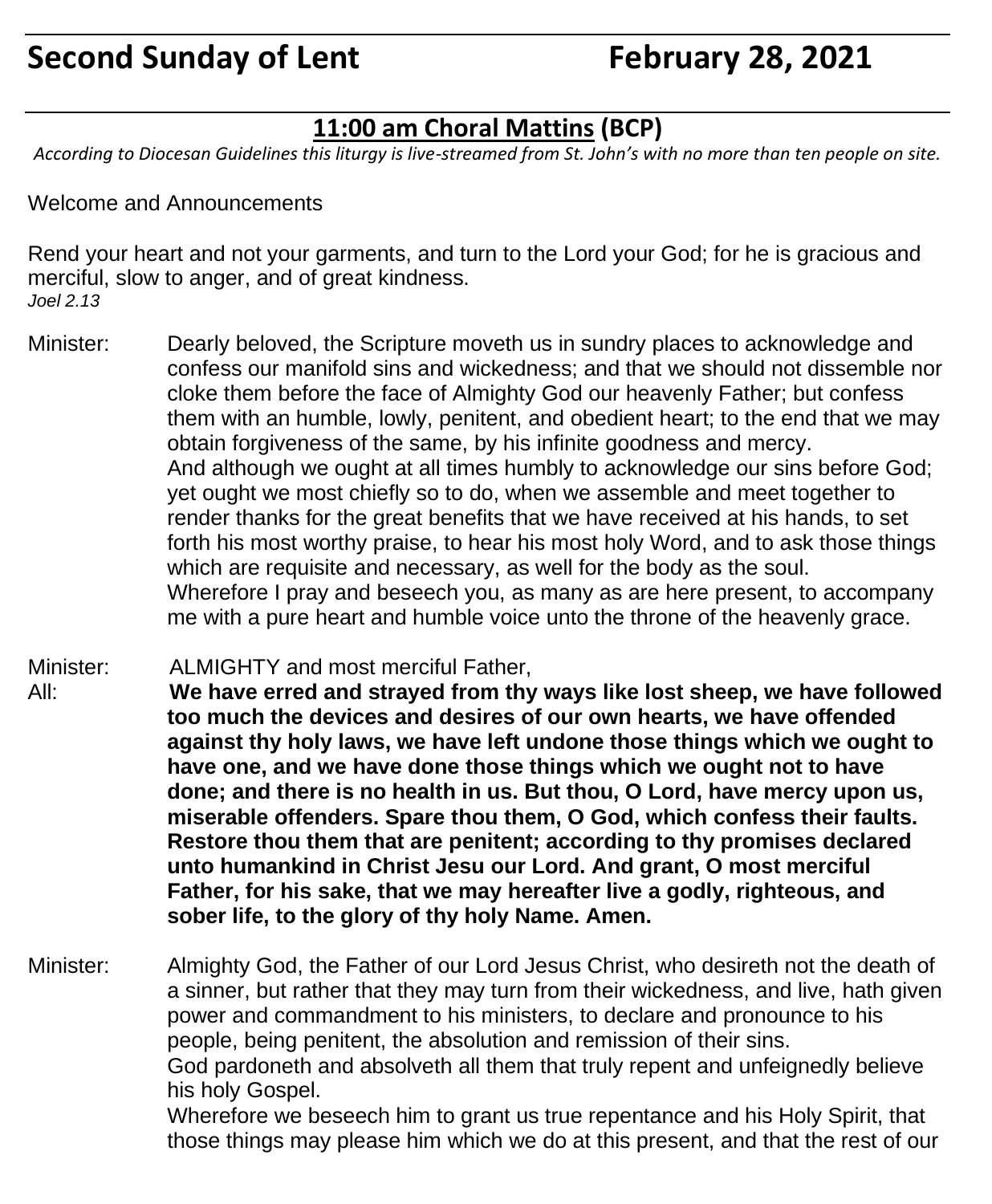life hereafter may be pure and holy; so that at the last we may come to his eternal joy; through Jesus Christ our Lord. **Amen.**

*Responses are sung.*

Minister: **O LORD**, open thou our lips;

People: **And our mouth shall show forth thy praise.**

Minister: **O God, make speed to save us:** 

People: **O Lord, make haste to help us.**

Minister: Glory be to the Father, and to the Son, and to the Holy Ghost; People. **as it was in the beginning, is now, and ever shall be, world without end. Amen.** Minister: Praise ye the Lord; People: **The Lord's Name be praised.**

#### **Psalm 22.22-30**

*(sung by quartet)* I will declare thy Name unto my brethren; in the midst of the congregation will I praise thee.

O praise the Lord, ye that fear jim: magnify him, all ye of the seed of Jacob, and stand in awe of him, all ye seed of Israel.

For he hath not despised nor abhorred the low estate of the poor; he hath not hid his face from him; but when he called unto him he hear him.

Of thee cometh my praise in the great congregation; my vows will I perform in the sight of them that fear him.

The poor shall eat and be satisfied; they that seek after the Lord will praise him; may your heart live for ever.

All the ends of the world shall remember, and be turned unto the Lord; and all the kindreds of the nations shall worship before him.

For the kingdom is the Lord's, and he is the Governor among the nations.

Surely to him shall all the proud of the earth bow down; and before him shall kneel all that go down into the dust, and he that cannot keep his soul alive.

Their posterity shall serve him;

it shall be told of the Lord unto a generation yet to come.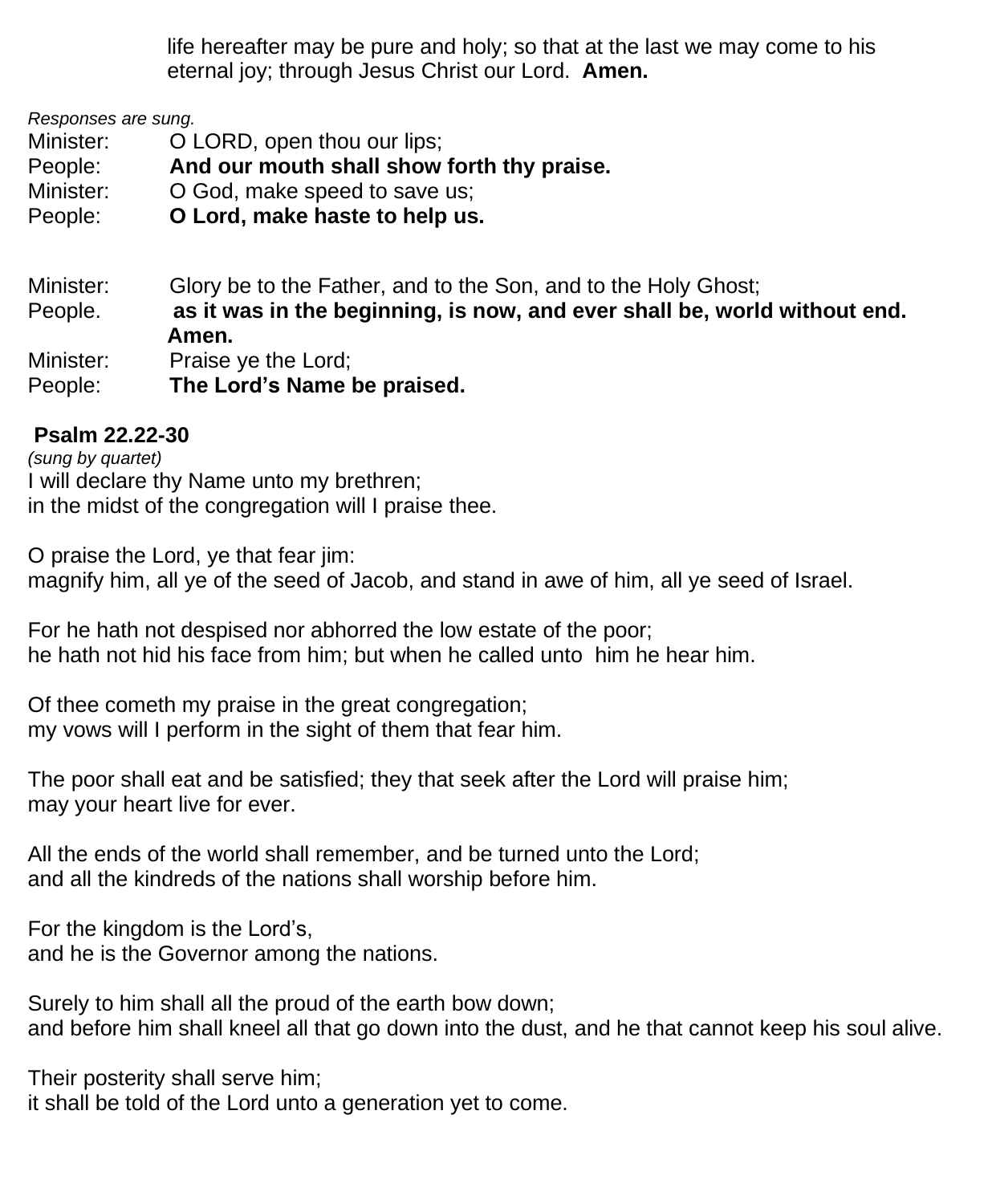#### **First Reading Genesis 17.1-7, 15-16**

When Abram was ninety-nine years old, the Lord appeared to Abram, and said to him, "I am God Almighty; walk before me, and be blameless. And I will make my covenant between me and you, and will make you exceedingly numerous." Then Abram fell on his face; and God said to him, "As for me, this is my covenant with you: You shall be the ancestor of a multitude of nations. No longer shall your name be Abram, but your name shall be Abraham; for I have made you the ancestor of a multitude of nations. I will make you exceedingly fruitful; and I will make nations of you, and kings shall come from you. I will establish my covenant between me and you, and your offspring after you throughout their generations, for an everlasting covenant, to be God to you and to your offspring after you. As for Sarai your wife, you shall not call her Sarai, but Sarah shall be her name. I will bless her, and moreover I will give you a son by her. I will bless her, and she shall give rise to nations; kings of peoples shall come from her."

#### **Canticle Deus Misereatur** (Psalm 67)

God be merciful unto us and bless us,

And show us the light of his countenance and be merciful unto us.

That thy way may be known upon earth,

Thy saving health among all nations.

Let the people praise thee, O God:

Yea let all the people praise thee.

O let the nations rejoice and be glad,

For thou shalt judge the folk righteously, and govern the nations upon the earth

Let the people praise thee, O God:

Let all the people praise thee.

Then shall the earth bring forth her increase,

And God, even our own God shall give us his blessing.

God shall bless us, and all the ends of the world shall fear him.

Glory be to the Father, and to the Son, and to the Holy Ghost,

as it was in the beginning, is now and ever shall be, world without end. Amen.

#### **Second Reading Mark 8.31-38**

Jesus began to teach his disciples that the Son of Man must undergo great suffering, and be rejected by the elders, the chief priests, and the scribes, and be killed, and after three days rise again. He said all this quite openly. And Peter took him aside and began to rebuke him. But turning and looking at his disciples, he rebuked Peter and said, "Get behind me, Satan! For you are setting your mind not on divine things but on human things." He called the crowd with his disciples, and said to them, "If any want to become my followers, let them deny themselves and take up their cross and follow me. For those who want to save their life will lose it, and those who lose their life for my sake, and for the sake of the gospel, will save it. For what will it profit them to gain the whole world and forfeit their life? Indeed, what can they give in return for their life? Those who are ashamed of me and of my words in this adulterous and sinful generation, of them the Son of Man will also be ashamed when he comes in the glory of his Father with the holy angels."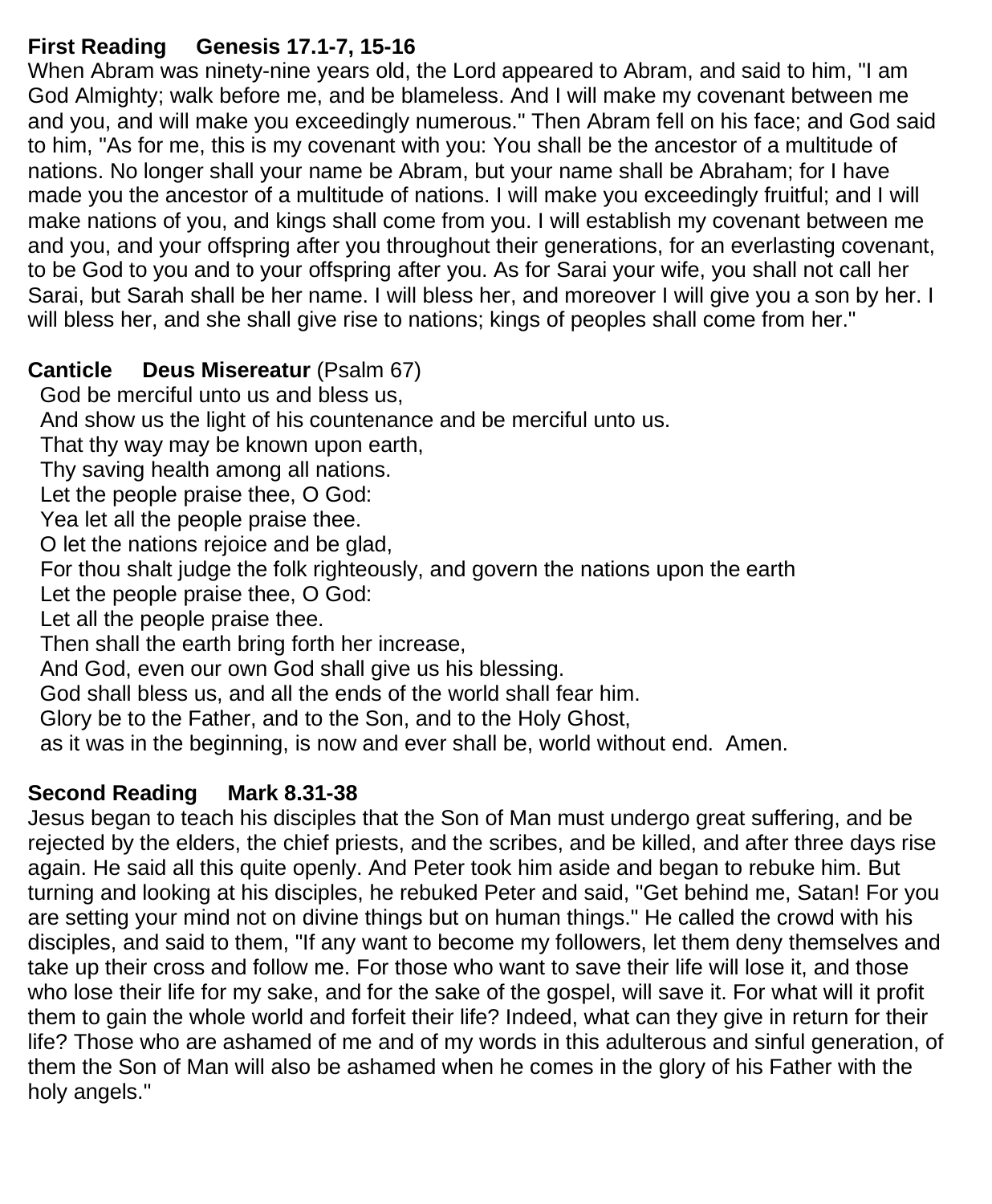Minister: I believe in God

All: **the Father Almighty, maker of heaven and earth: and in Jesus Christ his only Son our Lord, who was conceived by the Holy Ghost, born of the Virgin Mary, suffered under Pontius Pilate, was crucified, dead, and buried: He descended into hell; the third day he rose again from the dead; He ascended into heaven, and sitteth on the right hand of God the Father Almighty; from thence he shall come to judge the quick and the dead. I believe in the Holy Ghost; the holy Catholic Church; the communion of saints; the forgiveness of sins; the resurrection of the body, and the life everlasting. Amen.**

- Minister: The Lord be with you;
- People: **And with thy spirit.**
- Minister. Let us pray.
- Minister: Lord, have mercy upon us.
- People: **Christ, have mercy upon us.**

Minister: Lord, have mercy upon us.

All: OUR Father **who art in heaven, hallowed be thy Name, thy kingdom come, thy will be done, on earth as it is in heaven. Give us this day our daily bread; and forgive us our trespasses, as we forgive them that trespass against us; and lead us not into temptation, but deliver us from evil. Amen.**

- Minister: **O** Lord, show thy mercy upon us;
- People: **And grant us thy salvation.**
- Minister: O Lord, save the Queen;
- People: **And mercifully hear us when we call upon thee.**
- Minister: Endue thy Ministers with righteousness:
- People: **And make thy chosen people joyful.**
- Minister: O Lord, save thy people;
- People: **And bless thine inheritance.**
- Minister: Give peace in our time, O Lord;
- People: **And evermore mightily defend us.**
- Minister: O God, make clean our hearts within us;
- People: **And take not thy Holy Spirit from us.**

Collect of the Day

 Almighty God, who seest that we have no power of ourselves to help ourselves: Keep us both outwardly in our bodies, and inwardly in our souls; that we may be defended from all adversities which may happen to the body, and from all evil thoughts which may assault and hurt the soul; through Jesus Christ our Lord. **Amen.**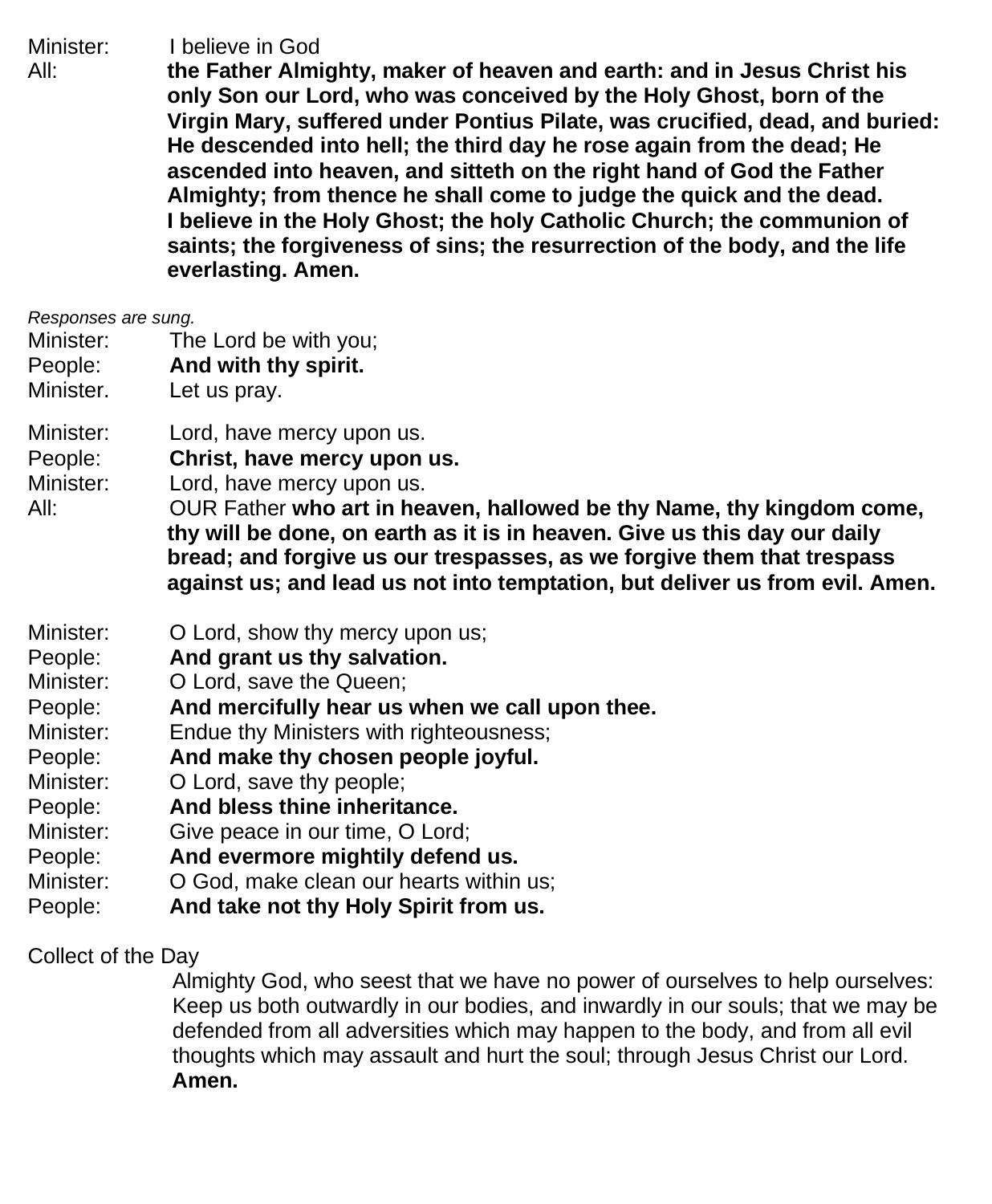#### Collect for Ash Wednesday

Almighty and everlasting God, who hatest nothing that thou has made, and dost forgive the sins of all them that are penitent: Create and make in us new and contrite hearts, that we worthily lamenting our sincs, and acknowledging our wretchedness, may obtain of thee, the God of all mercy, perfect remission and forgiveness; through Jesus Christ our Lord. **Amen.**

#### The Second Collect, for Peace.

O God, who art the author of peace and lover of concord, in knowledge of whom standeth our eternal life, whose service is perfect freedom: Defend us thy humble servants in all assaults of our enemies; that we, surely trusting in thy defence, may not fear the power of any adversaries; through the might of Jesus Christ our Lord. **Amen.**

#### The Third Collect, for Grace.

O LORD our heavenly Father, Almighty and everlasting God, who hast safely brought us to the beginning of this day: Defend us in the same with thy mighty power; and grant that this day we fall into no sin, neither run into any kind of danger; but that all our doings may be ordered by thy governance, to do always that is righteous in thy sight; through Jesus Christ our Lord. **Amen.**

Hymn 589 Take Up Your Cross (vv 1,2,5)

*Take up thy cross, the Saviour said, If thou wouldst my disciple be; Deny thyself, the world forsake, And humbly follow after me.*

*Take up thy cross and follow Christ, Nor think till death to lay it down; For only he who bears the cross May hope to wear the glorious crown.*

*Take up thy cross, let not its weight Fill thy weak spirit with alarm; His strength shall bear thy spirit up, And brace thy heart, and nerve thine arm.*

#### Homily Rev'd Canon Paul Walker

Anthem O SalutarisCesar Franck O Savior offered for mankind, Through whom the gate of heaven we find, Guard us against the ancient foe, Thy mighty aid on us bestow. Now to the Godhead One in Three, Glory for all eternity, With thee to know a life for aye, In this our true home e're to stay.

Closing Prayers for the church, the community, and the world.

A Prayer of Saint Chrysostom.

ALMIGHTY God, who hast given us grace at this time with one accord to make our common supplications unto thee; and dost promise that when two or three are gathered together in thy Name thou wilt grant their requests: Fulfil now, O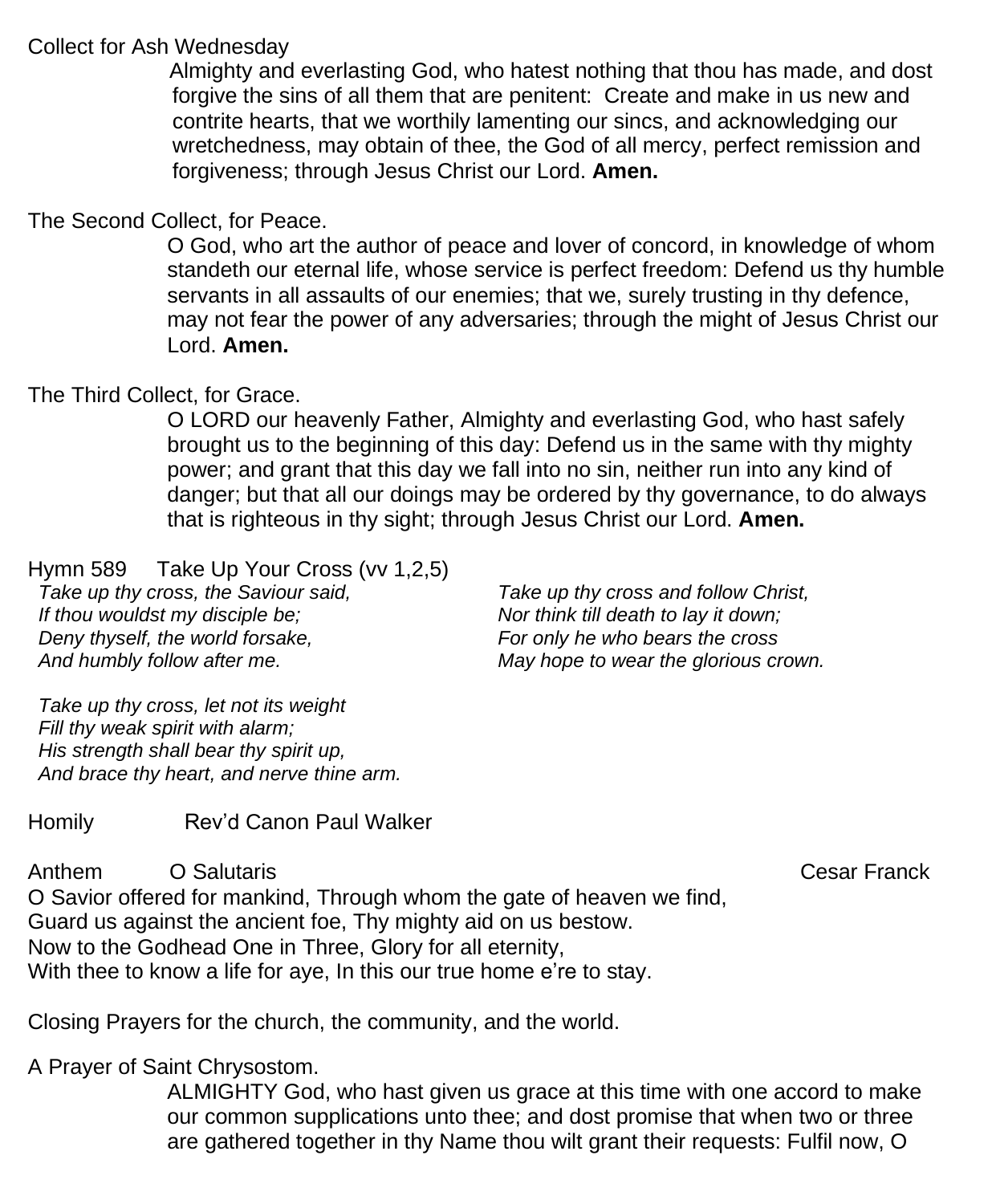Lord, the desires and petitions of thy servants, as may be most expedient for them; granting us in this world knowledge of thy truth, and in the world to come life everlasting. **Amen.**

#### All: **May the grace of our Lord Jesus Christ, and the love of God, and the fellowship of the Holy Spirit, be with us all evermore. Amen.**

Postlude By the Waters of Babylon **Bullet Contract Contract Contract Contract Contract Contract Contract Contract Contract Contract Contract Contract Contract Contract Contract Contract Contract Contract Contract Contract** 

We do not offer flowers during the season of Lent, however, if you would like to give flowers in memory of loved ones for Easter, please contact Elaine Dightam at 519-843-5091

| Reader                    | Susan Edwards                                                         |
|---------------------------|-----------------------------------------------------------------------|
| Ouartet                   | Lesley Bouza, Christina Stelmacovich, Quade Nielson, Michael Cressman |
| Video Technicians         |                                                                       |
| Offsite Video Technicians | Rod Murray, Steve Hornett, Gerry Hill                                 |

## **ANOUNCEMENTS FEBRUARY 28, 2021**

#### **Vestry 2021**

Sixty eight people gathered online for our annual VESTRY meeting last Sunday, and here are a few highlights:

We welcomed five new members to St John's;

We viewed a video of highlights of the year (now available on St. John's YouTube Channel);

We passed a new budget for the year;

Our new Wardens are: Peter Barr, Diana Spearn, Jeff Ostic, and Pam Gradwell;

Our new Treasurer is Andrew Hirst;

Our Bookkeeper is Susan Hirst;

We thanked outgoing leaders: Emily Petrenko (Warden); Marcus Kramer (Warden); and Ken Edwards (Treasurer);

We thanked Colleen and Rod Murray for their participation in our online presence in the past year. More information about VESTRY will be coming in a separate mailing, but it was a most inspiring time of gratitude and renewed commitment to our ministry.

#### **Braiding Sweetgrass**

We began conversation together on the book "Braiding Sweetgrass" last week. We look forward to a few more sessions of conversation together that allow us to reflect on how the themes of the book are affecting our lives of faith.

#### **Supporting St John's**

Givings to the General Fund and Choir Fund support 75% of our annual expenses this year. If you would like to support St. John's financially, there are several ways for you to give: Envelopes (delivered or mailed)